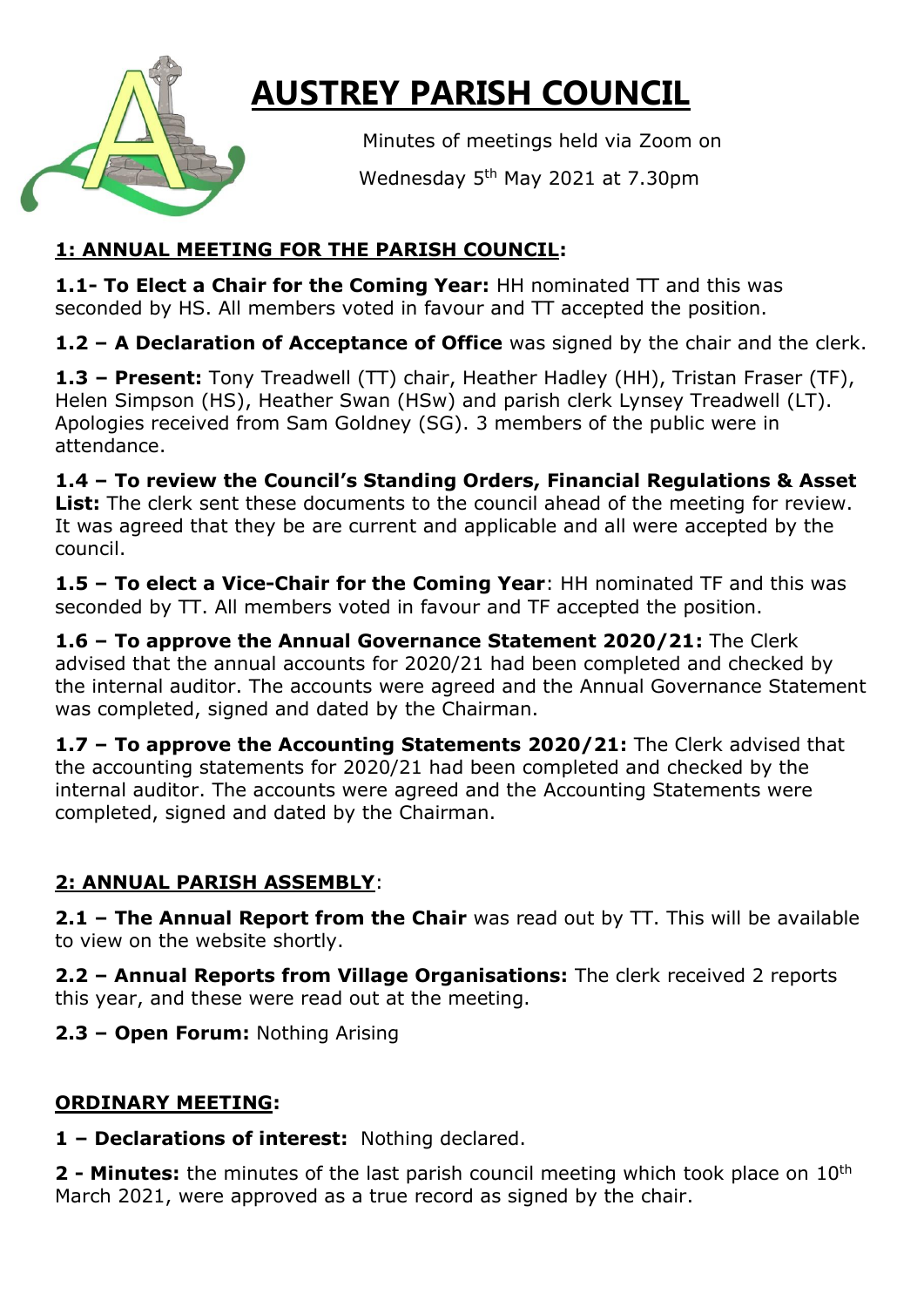**3 – Parish Councillor Vacancy/Co-option:** 2 applications were made by interested parties ahead of the meeting. TT nominated Jacqui Morton as she has been attending our meeting for some months and has previous experience of parish councils. HH seconded this motion, no other nominations were made & all councillors voted in favour of Jacqui being co-opted. The chair welcomed her to the council & also thanked the other candidate for his interest.

### **4 - Discussions & updates on recent or regular items:**

**4.1 - Defibrillator Update:** An amazing £1475 has now been raised against a target of £1600 so that a second defib can be bought for the village. The council now need to decide which defibrillator to purchase.

**4.2 - Playing Fields:** TF has been seeking quotes for works to the pavilion & these were shared with the council ahead of the meeting. TT proposed a spend of £505 to repaint the exterior and £330 to repair/replace the guttering. HSw seconded this, all voted in favour, so TF will organise the works. \*Works to the ditches & drainage have been undertaken, and a new litter bin has been placed in the play area.

**4.3 - Speed Awareness:** Councillors had doubts about purchasing a Speed Radar Gun given the lack of volunteers for a support group & some professional advice received advising against it, so decided not to vote on this matter at this time.

**4.4 - Village Maintenance:** Several jobs have been ticked off in the last 6 weeks & a litter pick is scheduled to take place on Sunday. \*The poor state of the roads and verges on Norton & Appleby Hill are still major issues which the PC are persisting with. \*The church clock continues to lose time & doesn't always chime. The PC is awaiting the decisions on 2 grant applications so that major maintenance work can be undertaken.

#### **5 – Planning:** 3 applications as per the appendix.

Members discussed PAP/2021/0144 concerning works to trees protected by a Tree Preservation Order & agreed that the work is legitimate and necessary. With reference to application PAP/2021/0077, the council will be sending a letter of objection. This is the second application to erect a dwelling on this piece of land and the council feels that there are issues relating to access, highways and footpaths.

#### **6 - Correspondence:** as per the appendix

**7 – Financial & insurance matters:** 12 payments as per the appendix.

**10 – Councillors matters & items for the next agenda:** TF would like to add voting on a spend for replacement play equipment to the next agenda. HH raised the topic of anonymous posts on the village Facebook page & it was agreed that we trial not sharing posts unless the originator is happy to put their name to it. Additionally, any comments not in the community spirit will be deleted.